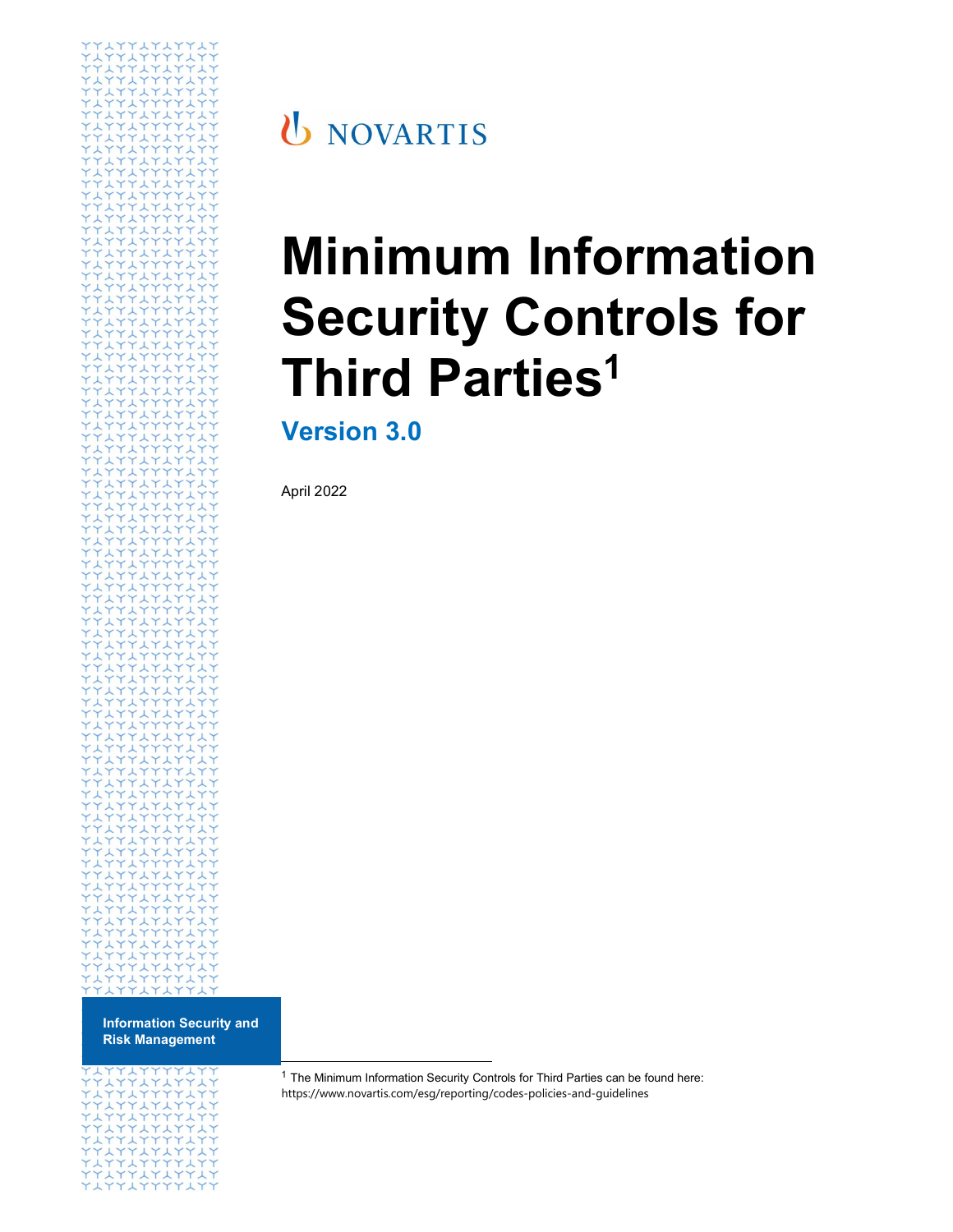# Minimum Information Security Controls for Third Parties2

### 1. Governance and Compliance

- Third Party shall implement and maintain an information security program, consistent with security industry practice and standards, to protect the systems and network infrastructure, as well as the confidentiality, integrity, availability, and resiliency of data, at minimum, as set forth in this document.
- Third Party shall ensure that it has nominated an appropriate individual to hold accountability on behalf of Third Party for ensuring technical and organizational compliance with information security controls.
- Third Party's information security program must include a governance framework with supporting risk management policies that will enable and support risk management.

#### 2. Business Continuity

- Third Party shall have appropriate business continuity and disaster recovery plans to ensure timely recovery of its IT systems involved in any operation with data, in any form, supporting the services provided to Novartis, in the event of a disaster or other significant disruptive event.
- Third Party shall ensure that its disaster recovery plans are periodically tested and updated to ensure they are up-to-date and effective.
- Third Party shall ensure that technologies and processes used for data backup and recovery are regularly tested and have sufficient protection against any disruptive cyber-attacks.

#### 3. Media Handling

- Procedures for the handling and storage of data shall be established by Third Party to protect data from unauthorized disclosure or misuse.
- Third Party shall ensure media is disposed of securely and safely when no longer required, using formal procedures with proper documentation.
- Third Party shall ensure that system documentation is protected against unauthorized access.

#### 4. Exchange of Data

• Third Party shall maintain the confidentiality, integrity, availability and resiliency of data and systems hosting or accessing such data within its organization and within any external entity; this includes exchange agreements, physical media in transit, electronic messaging and the protection of data associated with the interconnection of business information systems.

#### 5. Access Control

• Third Party must have an access control policy that ensures that only authorized users that have a business need that is approved will have access to Novartis data.<br> $\frac{1}{2}$  Capitalized expressions used in this document have the same meaning as in the latest version of the Novartis

Third Party Code (available at https://www.novartis.com/esg/reporting/codes-policies-and-guidelines) unless expressly defined in the attached glossary, stated otherwise or the context requires otherwise. In this document, reference to "Third Party" or "Third Parties" is limited only to such third parties that would be classified as falling under the definition of "Suppliers" in the Novartis Third Party Code.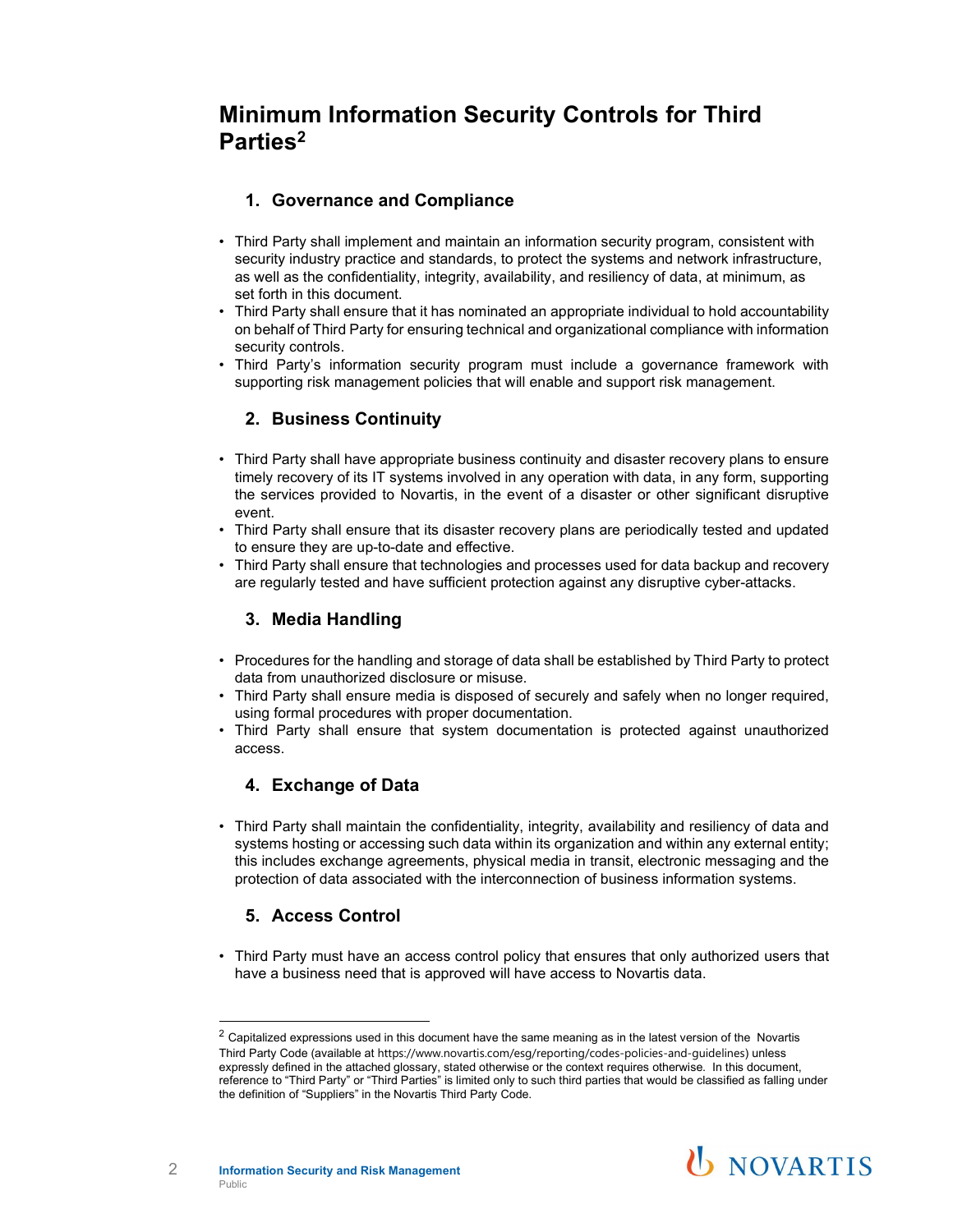• Third Party shall review user access rights to ensure that the allocation and use of privileges are controlled and restricted where necessary and as applicable to Novartis data or any systems storing such data.

# 6. Cryptographic Control

• Third Party must have developed and implemented policy on use of cryptographic controls for appropriate protection of data, whilst ensuring compliance with applicable statutory, regulatory and contractual requirements.

#### 7. Communications and Network Security

• Third Party shall ensure that networks under Third Party's control are adequately managed, controlled and protected from threats and vulnerabilities, and shall maintain the confidentiality, integrity, and availability of data and prevent the unauthorized access to such systems and applications used to process data at rest or in transit.

#### 8. Security Training and Awareness

- Third Party shall ensure that all its Workers, contractors and agents are aware of information security threats and concerns, their responsibilities and liabilities, and are equipped to support organizational security policy in the course of their work.
- Third Party will ensure that, all Workers, contractors and agents shall receive appropriate information security and data protection awareness training.
- Third Party shall ensure that its Workers use institutional e-mail addresses (as opposed to personal email or communication platform accounts) for any correspondence containing or relating to Novartis data.

# 9. Physical and Environmental Security

- Third Party shall ensure that appropriate information security perimeters and entry controls are in place to prevent unauthorized physical access, damage and interference to Third Party's premises and data including all end user devices.
- Third Party shall ensure that equipment is properly inventoried and maintained to ensure its continued information security.

#### 10. Protection of Organizational Records

- Third Party shall ensure their information security program includes policies that cover data retention and data destruction consistent with security industry practice.
- Third Party shall ensure appropriate controls are implemented to prevent the loss, destruction, or falsification of records during their retention period.
- Third Party agrees that upon the request of Novartis or as otherwise required by law, it shall dispose (e.g. erase, destroy or render uninterpretable) all Novartis data that Third Party, its affiliates or subcontractors hold (excluding any and all copies of the Novartis data residing on Third Party's standard backup media, providing that such backup media are secured according to recognized and then-current data privacy practice and security industry practice). Third Party shall provide to Novartis report with appropriate level of detail on Novartis data stored on backup media upon Novartis request at no additional costs to Novartis. Novartis shall have the right to receive a copy of Novartis data in the form and within the timeframe specified by Novartis before its disposal.
- Where requested by Novartis, Third Party shall certify in writing that these actions have been completed.
- The following shall be considered as exceptions to this disposal requirement:
	- Third Party must keep Novartis data on file for legal or regulatory purposes; such Novartis data shall then be removed as soon as the legal retention periods have expired